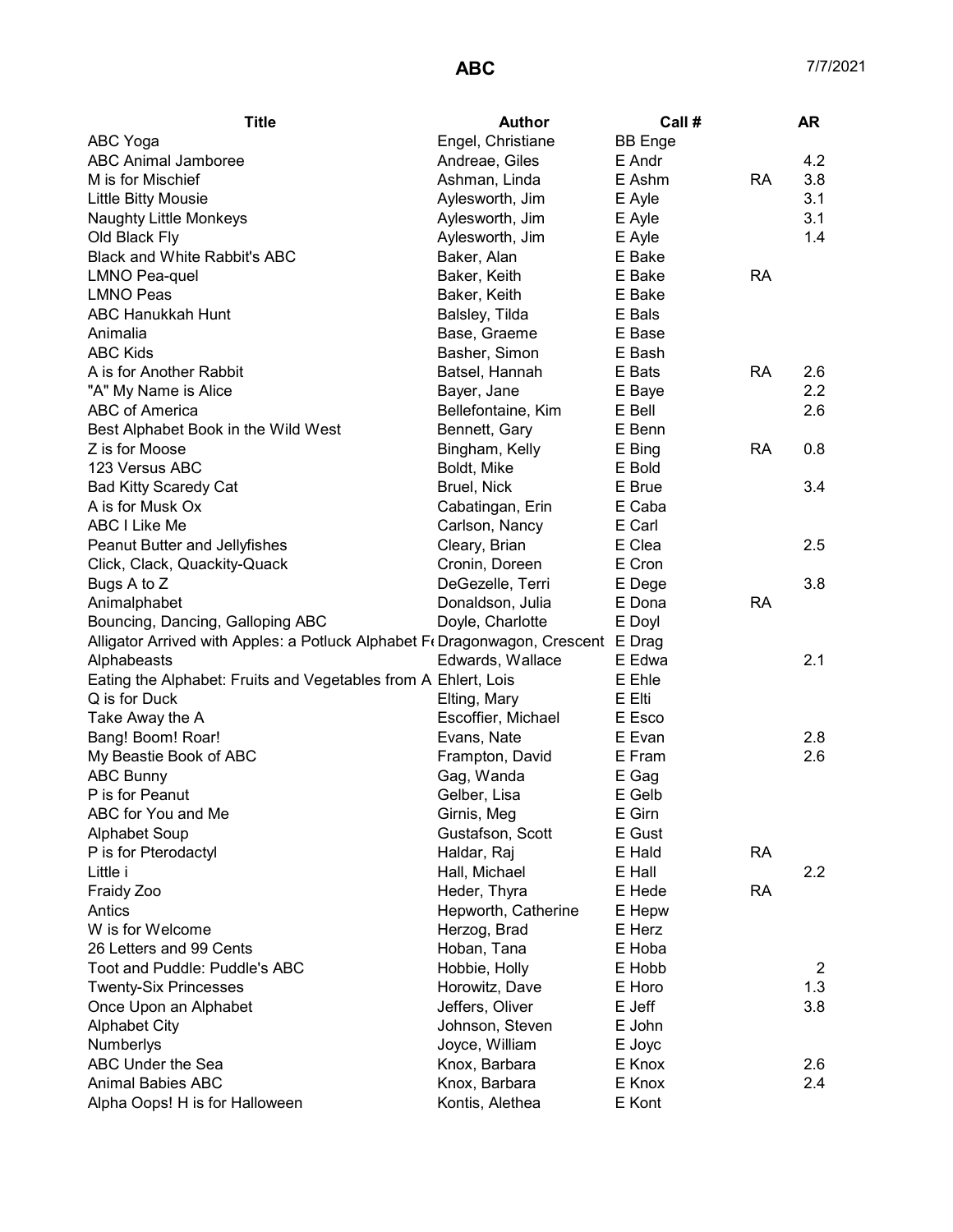| <b>Title</b>                            | <b>Author</b>                | Call # | <b>AR</b>      |
|-----------------------------------------|------------------------------|--------|----------------|
| Eek! A Noisy Journey from A to Z        | Larios, Julie                | E Lari |                |
| P is for Princess                       | Layne, Steven                | E Layn | 7              |
| K is for Kitten                         | Leopold, Nikia               | E Leop | 2.1            |
| E-Mergency                              | Lichtenheld, Tom             | E Lich |                |
| Awful Aardvarks Go to School            | Lindbergh, Reeve             | E Lind | 2.9            |
| <b>Alphabet Tree</b>                    | Lionni, Leo                  | E Lion | 3              |
| Achoo! Bang! Crash! The Noisy Alphabet  | MacDonald, Ross              | E Macd |                |
| Chicka Chicka Boom Boom                 | Martin, Bill                 | E Mart |                |
| A to Z of Helping Hands                 | Maurer, Tracy                | E Maur |                |
| Gone Wild                               | McLimans, David              | E Mcli |                |
| D is for Duck                           | Melling, David               | E Mell |                |
| Owls are Good at Keeping Secrets        | O'Leary, Sara                | E Olea |                |
| U.S. Navy Alphabet Book                 | Garnett, Sammie              | E Pall | 4.7            |
| Beetle Alphabet Book                    | Pallotta, Jerry              | E Pall | 3.6            |
| Flower Alphabet Book                    | Pallotta, Jerry              | E Pall | 3.3            |
| Frog Alphabet Book                      | Pallotta, Jerry              | E Pall | 3.5            |
| Furry Animal Alphabet Book              | Pallotta, Jerry              | E Pall | 3.7            |
| Icky Bug Alphabet Book                  | Pallotta, Jerry              | E Pall | 3.2            |
| Ocean Alphabet Book                     | Pallotta, Jerry              | E Pall | 2.8            |
| <b>Skull Alphabet Book</b>              | Pallotta, Jerry              | E Pall | 3.8            |
| Underwater Alphabet Book                | Pallotta, Jerry              | E Pall | 3.8            |
| Vegetable Alphabet Book                 | Pallotta, Jerry              | E Pall | 3.7            |
| Yucky Reptile Alphabet Book             | Pallotta, Jerry              | E Pall | 3.4            |
| Yummy Alphabet Book                     | Pallotta, Jerry              | E Pall |                |
| <b>Graphic Alphabet</b>                 | Pelletier, David             | E Pell |                |
| G is for Goat                           | Polacco, Patricia            | E Pola | $\overline{2}$ |
| 3-D ABC: a sculptural alphabet          | Raczka, Bob                  | E Racz |                |
| <b>ABC Gulls</b>                        | Rand, Beth                   | E Rand |                |
| Curious George Learns the Alphabet      | Rey, H. A.                   | E Rey  | 3.2            |
| Al Pha's Bet                            | Rosenthal, Amy Krouse E Rose |        | 2.4            |
| There's a Monster in the Alphabet       | Rumford, James               | E Rumf | 4.1            |
| A is for Arrr!                          | Salas, Laura                 | E Sala | 3.4            |
| D is for Drinking Gourd                 | Sanders, Nancy               | E Sand | 7.7            |
| <b>Butterfly Alphabet</b>               | Sandved, Kjell               | E Sand |                |
| African Animals ABC: An Alphabet Safari | Schuette, Sarah              | E Schu | 2.7            |
| Alligators All Around                   | Sendak, Maurice              | E Send |                |
| ABC Dog                                 | Sharar, Connie               | E Shar |                |
| Found Alphabet                          | Shindler, Ramon              | E Shin | 2.4            |
| <b>Compost Stew</b>                     | Siddals, Mary                | E Sidd |                |
| Sleepy Little Alphabet                  | Sierra, Judy                 | E Sier | 1.6            |
| There's a Zoo in Room 22                | Sierra, Judy                 | E Sier | 3.2            |
| Patty's Pumpkin Patch                   | Sloat, Teri                  | E Sloa | 3.5            |
| Z is for Zookeeper                      | Smith, Marie                 | E Smit | 5.3            |
| ABC-3PO                                 | Glass, Calliope              | E Star |                |
| Invisible Alphabet                      | Stein, Joshua                | E Stei | <b>RA</b>      |
| Oops Pounce Quick Run                   | Twohy, Mike                  | E Twoh |                |
| <b>Teddy Bear ABC</b>                   | Watts, Claire                | E Watt |                |
| Touchdown, Mars                         | Wethered, Peggy              | E Weth |                |
| <b>Busy Creature's Day Eating</b>       | Willems, Mo                  | E Will |                |
| <b>ABC Kids</b>                         | Williams, Laura              | E Will |                |
| B is for Bookworm                       | Prieto, Anita                | J 027  | 6              |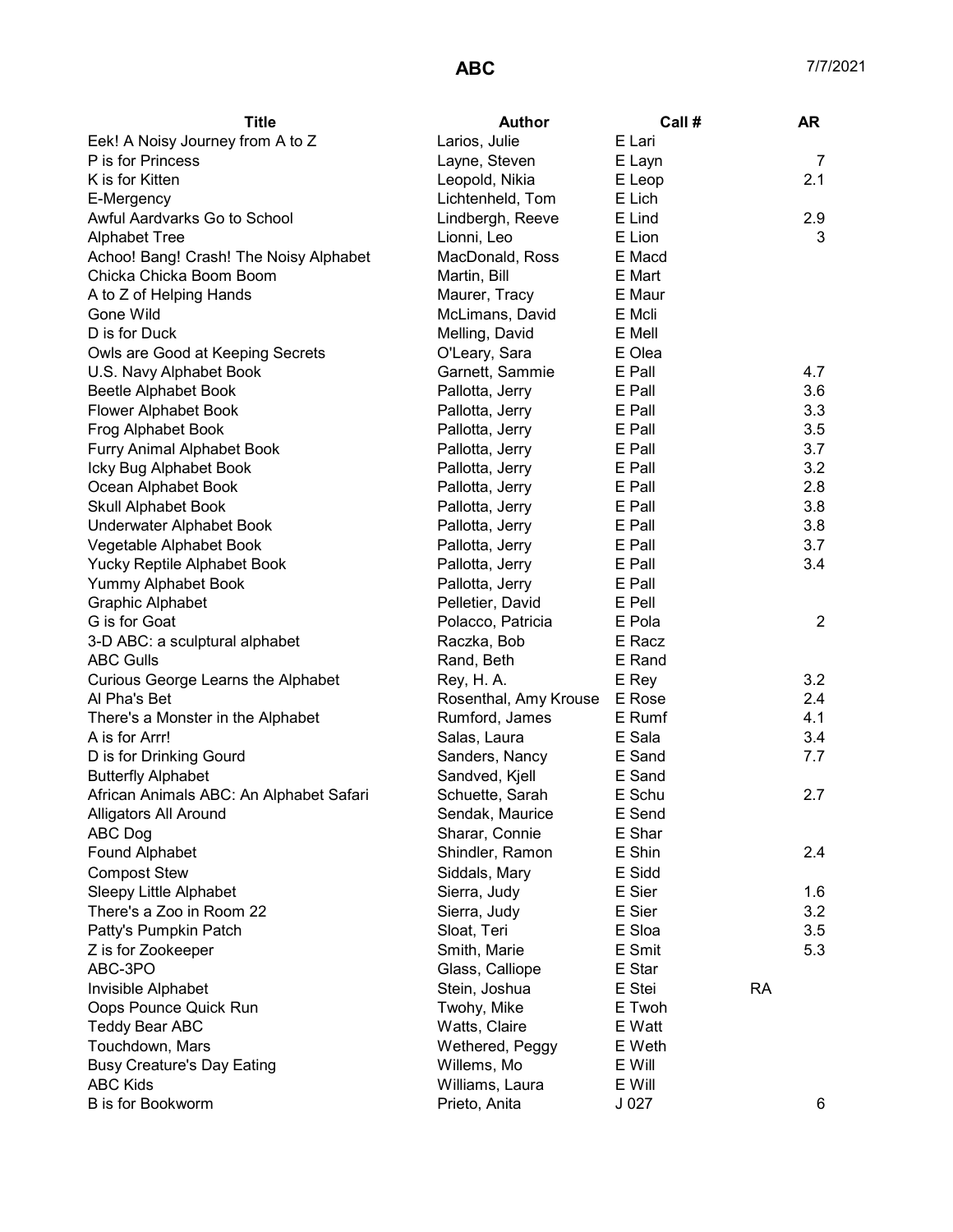| <b>Title</b>                                  | <b>Author</b>                     | Call#            | <b>AR</b> |
|-----------------------------------------------|-----------------------------------|------------------|-----------|
| Aardvarks, Disembark!                         | Jonas, Ann                        | $J$ 222.1        |           |
| Z is for Zeus                                 | Wilbur, Helen                     | J 292.1          | 7         |
| T is for Thor                                 | Loh-Hagan, Virginia               | J 293.13         |           |
| A is for Abraham                              | Michelson, Richard                | J 296            | 6.6       |
| Amelia to Zora                                | Chin-Lee, Cynthia                 | J 305.42         | 7         |
| M is for Majestic: a National parks Alphabet  | Domeniconi, David                 | J333.7           | 6.2       |
| S is for Save the Planet                      | Herzog, Brad                      | J 333.72         | 6.4       |
| H is for Honor                                | Scillian, Devin                   | J355             | 6.7       |
| J is for Jack-o-Lantern                       | Brennan-Nelson, Denise J 394.2646 |                  | 5.7       |
| Midnight: A Cinderella Alphabet               | Perkal, Stephanie                 | J 398.2          |           |
| Sign Language For Kids                        | Heller, Lora                      | J 419            |           |
| I Love Words                                  | McGrath, Barbara                  | $J$ 428.1        |           |
| S is for Scientists                           | Verstraete, Larry                 | J <sub>500</sub> | 7.6       |
| Stargazer's Alphabet                          | Farrell, John                     | J 520            | 5.5       |
| <b>B</b> is for Blue Planet                   | Strother, Ruth                    | J 550            | 6.1       |
| W is for Waves                                | Smith, Marie                      | J 551.46         | 6.1       |
| W is for Wind                                 | Paulauski, Patrick                | J.551.5          |           |
| V is for Venus Flytrap                        | Gagliano, Eugene                  | J 580            | 7.4       |
| A is for Anaconda                             | Fredricks, Anthony                | J 591.734        |           |
| I is for Idea                                 | Schonberg, Marcia                 | J600             | 7         |
| A is for Airplane                             | Riehle, Mary Ann                  | J629.1           | 7.1       |
| W is for Woof                                 | Strother, Ruth                    | J 636.7          | 5.7       |
| M is for Meow                                 | Wilbur, Helen                     | J 636.8          | 6.5       |
| Ahi to Ziti                                   | Kompelien, Tracy                  | J641.3           | 3.6       |
| M is for Melody                               | Wargin, Kathy-Jo                  | J 780            | 5.6       |
| J is for Jump Shot                            | Ulmer, Mike                       | J 796.323        | 5.9       |
| S is for S'mores                              | James, Helen                      | J 796.54         | 5.8       |
| R is for Race                                 | Herzog, Brad                      | J 796.72         | 6.3       |
| R is for Rhyme                                | Young, Judy                       | J 811            | 5.8       |
| Ashley Bryan's ABC of African American Poetry | Bryan, Ashley                     | J 811.54         |           |
| Halloween A B C                               | Merriam, Eve                      | J 811.54         |           |
| B is for Big Ben                              | Edwards, Pamela Duncar J 941      |                  | 6.8       |
| E is for Eiffel Tower                         | Wilbur, Helen                     | J 944            | 7.6       |
| C is for Ciao                                 | Grodin, Elissa                    | J 945            | 7.6       |
| D is for Dala Horse                           | Wargin, Kathy-Jo                  | J 948            | 7.3       |
| T is for Taj Mahal                            | Bajaj, Varsha                     | J 954            |           |
| D is for Drum                                 | Shoulders, Michael                | J 970            | 7.1       |
| P is for Pinata                               | Johnston, Tony                    | J 972            | 5.8       |
| D is for Democracy                            | Grodin, Elissa                    | J 973            | 7.3       |
| A is for Abigail                              | Cheney, Lynne                     | J 973.09         | 6.3       |
| <b>B</b> is for Battle Cry                    | Bauer, Patricia                   | J 973.7          | 7.8       |
| B is for Buckaroo                             | Whitney, Louise                   | J 978            | 6         |
| Capital! Washington DC from A to Z            | Melmed, Laura                     | J Brl 975.3      |           |
| Mein Kinder-ABC                               | Mai, Manfred                      | J Ger 411        |           |
| Duden Von Apfelbaum Bis Zirkuszelt            | Kruss, James                      | J Ger 433        |           |
| Alphabetivities                               | Krause, Claudia                   | J Pro 372.4      |           |
| November                                      | Mailbox                           | J Pro 394        |           |
| Alphabet                                      | Prior, Jennifer                   | J Pro 421        |           |
| <b>Reading Games</b>                          | Silberg, Jackie                   | J Pro 649.5      |           |
| <b>Alphabet Fiesta</b>                        | Miranda, Anne                     | J Spa F Mira     | 4.2       |
| A to Z of Ps and Qs                           | Mauer, Tracy                      | <b>JR Maue</b>   |           |